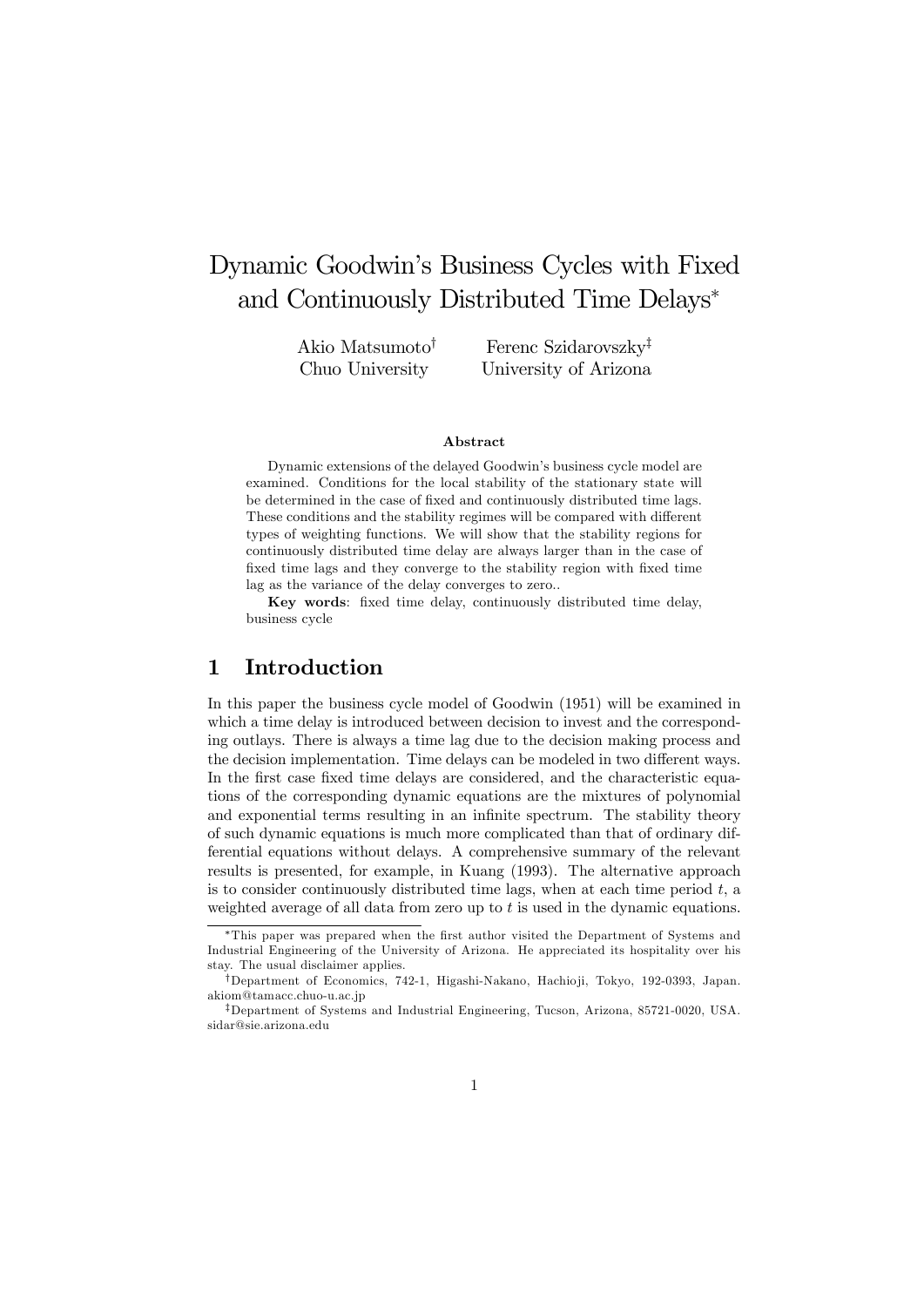This method is very realistic, since the length of a time delay is usually uncertain, so if it is considered a random variable, continuously distributed time lags represent average delayed data. Very often firms do not want to react to sudden changes, they prefer to react to an average of past information. In the case of continuously distributed time delays with special weighting functions, we have a finite spectrum similarly to models without time delays.

In this paper we will compare the delayed Goodwin's model with fixed and continuously distributed time lags. We will examine local stability of the stationary state and in the case of stability loss the possibility of the birth of limit cycles will be examined via Hopf bifurcation. In Matsumoto and Szidarovszky (2009), a linearized version of Goodwin's model with fixed lag is compared with the one with continuously distributed lag having the exponentially declining weighting function. It is demonstrated that both models generate the same dynamics when the lags are small and different dynamics when they are large. In this study we focus on more general weighting functions

The paper develops as follows. After the basic model without time delay will be introduced and solved, fixed time lags will be considered. We will determine the stability region in the parameter space of the model. Then the case of continuously distributed time delay will be examined first with exponential and gamma type weighting functions. In addition to deriving stability conditions and determining the stability regions, we will compare these results for different types of weighting functions. In the last section conclusions will be drawn.

### 2 Goodwin's Business Cycle Model

This section is divided into three parts. In Section 2.1, we recapitulate the basic elements of Goodwin's model. We, then, adopt an explicit treatment of the investment lag into the model. We will examine fixed time delays in Section 2.2 and continuously distributed time delays in Section 2.3, and we will show how such a delay affects the characteristics of the cyclic dynamics.

#### 2.1 Basic Model

Goodwin (1951) presents five different versions of the nonlinear accelerator model. The first version assumes a piecewise linear function with three levels of investment, which can be thought as the crudest or simplest version of the non-linear accelerator. This is a text-book model that can give a simple exhibition on how nonlinearities give rise to endogenous cycles without relying on structurally unstable parameters, exogenous shocks, etc. The second version replaces the piecewise linear investment function with a smooth nonlinear investment function. Although persistent cyclical output oscillations are shown to exist, the second version includes a unfavorable phenomenon, namely, discontinuous investment jump, which is not realistic in the real economic world. "In order to come close to reality" (p.11, Goodwin (1951)), an investment lag is introduced in the third version. However, no analytical considerations are given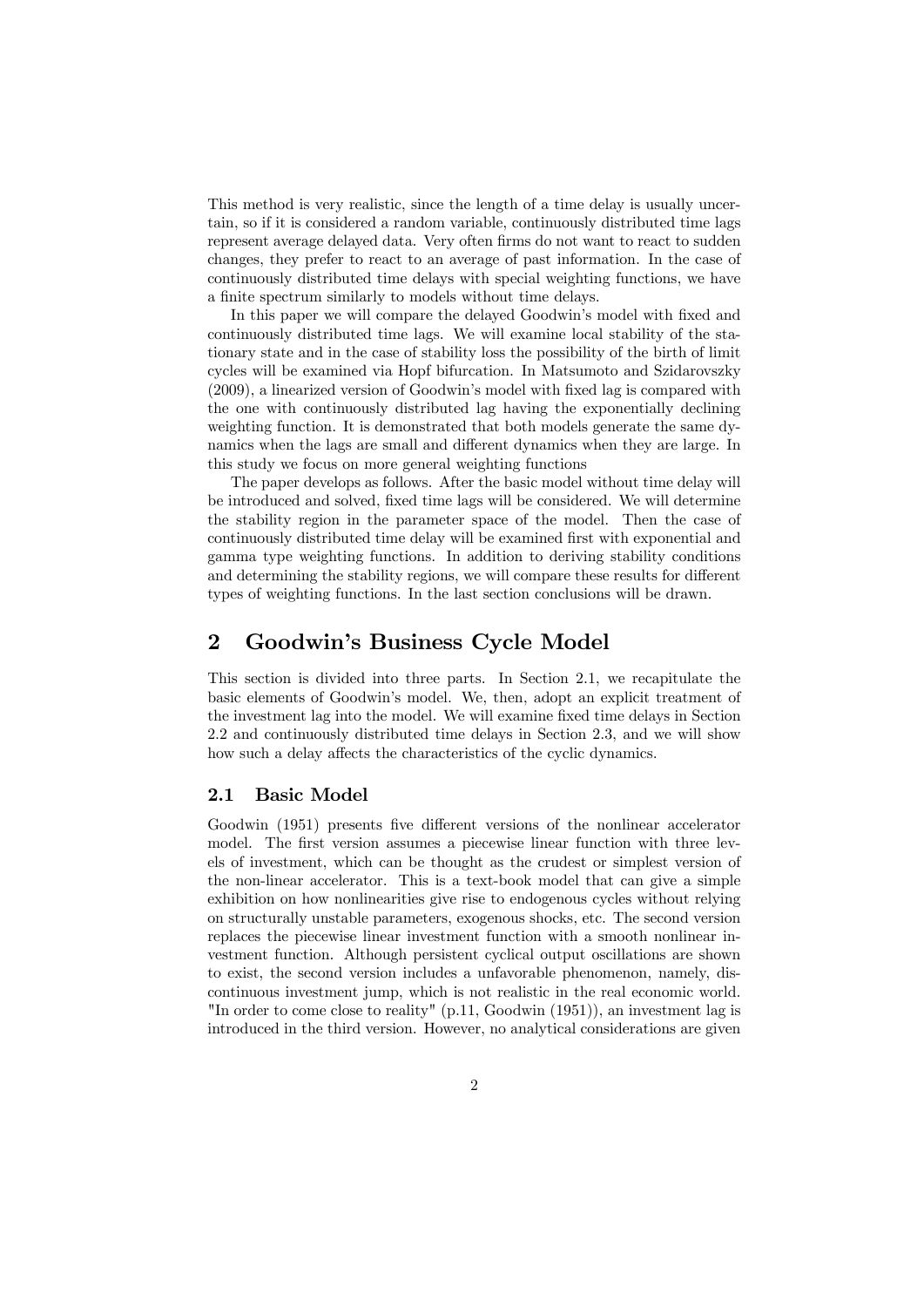to this version. The existence of a business cycle is confirmed in the fourth version, which is a linear approximation of the third version with respect to the investment lag. And finally, alternation of autonomous expenditure over time is taken into account in the fifth version.

To find out how nonlinearity can generate endogenous cycles, we review the second version of Goodwin's model, which we call the basic model,

$$
\begin{cases}\n\varepsilon \dot{y}(t) = \dot{k}(t) - (1 - \alpha)y(t), \\
\dot{k}(t) = \varphi(\dot{y}(t)).\n\end{cases} (1)
$$

Here k is the capital stock, y the national income,  $\alpha$  the marginal propensity to consume, which is positive and less than unity, and the reciprocal of  $\varepsilon$  a positive adjustment coefficient. The dot over variables stands for time differentiation. The first equation of (1) defines an adjustment process of the national income. Accordingly, national income rises or falls if investment is larger or smaller than savings. The second equation, in which  $\varphi(\dot{y}(t))$  denotes the induced investment, describes an accumulation process of capital stock based on the acceleration principle. According to this principle, investment depends on the rate of changes in the national income. A distinctive feature of Goodwin' model is to introduce a nonlinearity into the investment function in such a way that the investment is proportional to the change in the national income in the neighborhood of the equilibrium income but becomes inflexible (i.e., less elastic) for extremely larger or smaller values of the income. This nonlinear acceleration principle is crucial in obtaining endogenous cycles in Goodwin's model. We will next retain this nonlinearity assumption and specify its explicit form. On the other hand, we depart from Goodwin's non-essential assumption of positive autonomous expenditure and will work with zero autonomous expenditure for the sake of simplicity. A direct consequence of this assumption is that an equilibrium solution or a stationary point of the basic model is  $y(t) = \dot{y}(t) = 0$  for all t.

Inserting the second equation of (1) into the first one and moving the terms on the left hand side to the right gives the single dynamic equation for the national income  $y$ ,

$$
\varepsilon \dot{y}(t) - \varphi(\dot{y}(t)) + (1 - \alpha)y(t) = 0.
$$
\n(2)

This is a nonlinear differential equation. Although it is one-dimensional, its nonlinearity prevents deriving an explicit form of the solution. In spite of this simple form, it is possible to detect local dynamics by examining its linearized version in a neighborhood of the stationary point and global dynamics by performing numerical simulations.

The linear version of the income dynamic equation (2) is

$$
\varepsilon \dot{y}(t) - \nu \dot{y}(t) + (1 - \alpha)y(t) = 0,\tag{3}
$$

where  $\nu = \varphi'(0)$  is the slope of the investment function at the stationary point.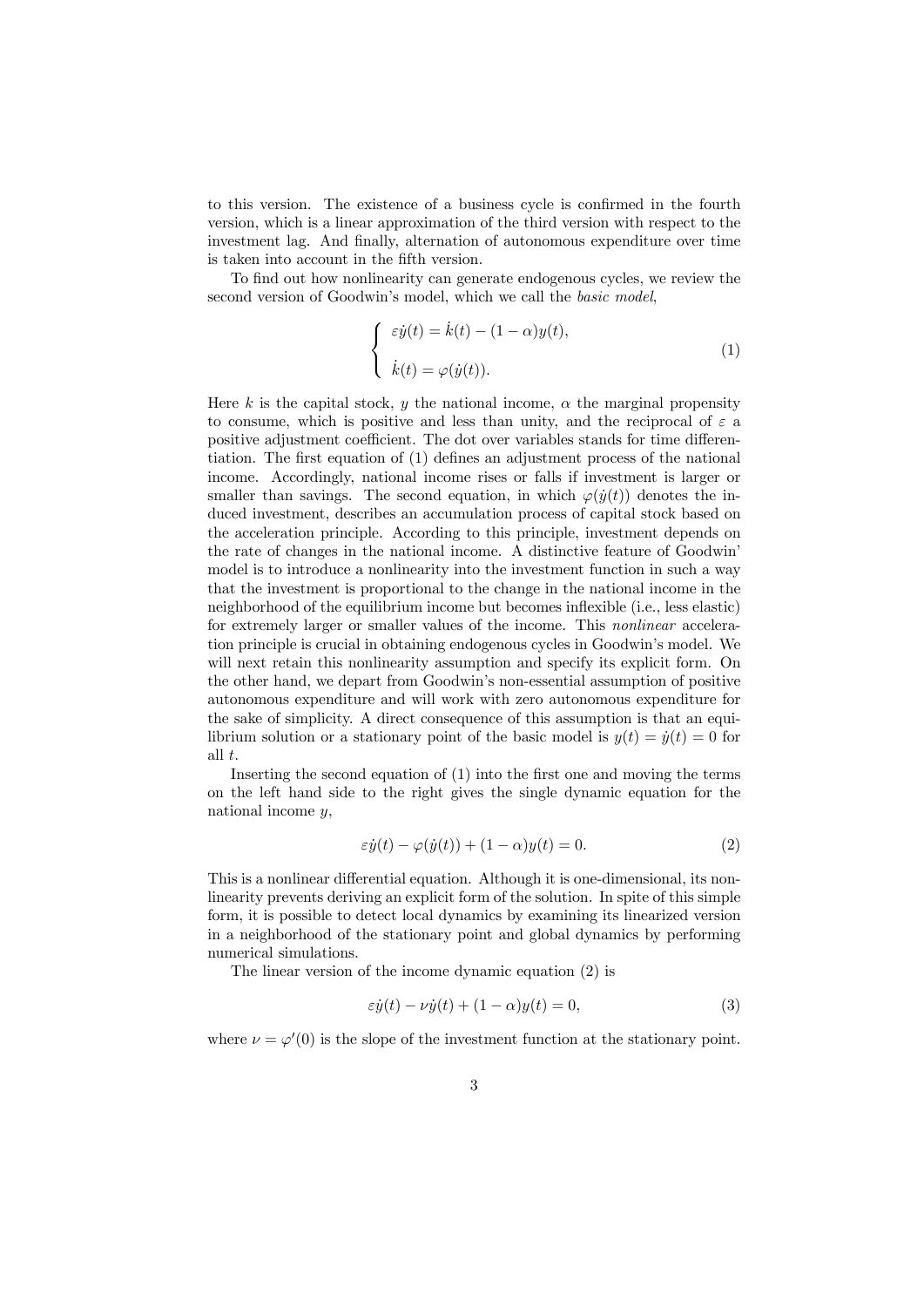This is a first-order ordinary differential equation. Applying separation of variables gives a complete solution,

$$
y(t) = y_0 e^{\lambda t} \text{ with } \lambda = \frac{1 - \alpha}{\nu - \varepsilon},\tag{4}
$$

where  $y_0$  is an initial condition. The stationary point is locally asymptotically stable or unstable according to whether the eigenvalue  $\lambda$  is negative or positive. Since  $1-\alpha$  is the positive marginal propensity to save, the sign of the eigenvalue depends on whether the numerator is positive or negative. Thus the stationary point is locally asypmptotically stable if  $\nu < \varepsilon$  and unstable if  $\nu > \varepsilon$ .

#### 2.2 Delay Model with Fixed Time Lags

Due to the fact that in real economy, plans and their realizations need time to take effects, Goodwin (1951) introduces the investment lag,  $\theta$ , between decisions to invest and the corresponding outlays. Inserting  $\theta$  into the investment function of the basic model yields the third version of his model,

$$
\varepsilon \dot{y}(t) - \varphi(\dot{y}(t-\theta)) + (1-\alpha)y(t) = 0.
$$
\n(5)

This is a neutral delayed nonlinear differential equation, which we call the fixed delay model. Goodwin does not analyze dynamics generated by this fixed delay model. Furthermore, to the best of our knowledge, no analytical solutions of the delayed model are available yet. However, it is possible, again, to investigate dynamics of the delayed model by using linearization for local dynamics and numerical simulations for global dynamics. Since a cyclic oscillation has been shown to exist in the basic model, our main concern is to see how the presence of the investment lag affects characteristics of such a slow-rapid cycle. To this end, we analytically investigate the stability of the cycle generated in the linearized model and numerically detect what effects are caused by the lag on cyclical dynamics.

The fixed delay model is autonomous and its special solution is constant (i.e.,  $y(t)=0$ ) so that its linearized version takes the form of a linear neutral autonomous delay differential equation,

$$
\varepsilon \dot{y}(t) - v\dot{y}(t - \theta) + (1 - \alpha)y(t) = 0.
$$
\n(6)

It is well known that if the characteristic polynomial of a linear neutral equation has roots only with negative real parts, then the stationary point is locally asymptotically stable. The normal procedure for solving this equation is to try an exponential form of the solution. Substituting  $y(t) = y_0 e^{\lambda t}$  into (6) and rearranging terms, we obtain the corresponding characteristic equation:

$$
\varepsilon \lambda - \nu \lambda e^{-\lambda \theta} + (1 - \alpha) = 0.
$$

To check stability, we determine conditions under which all roots of this characteristic equation lie in the left or right half of the complex plane. Dividing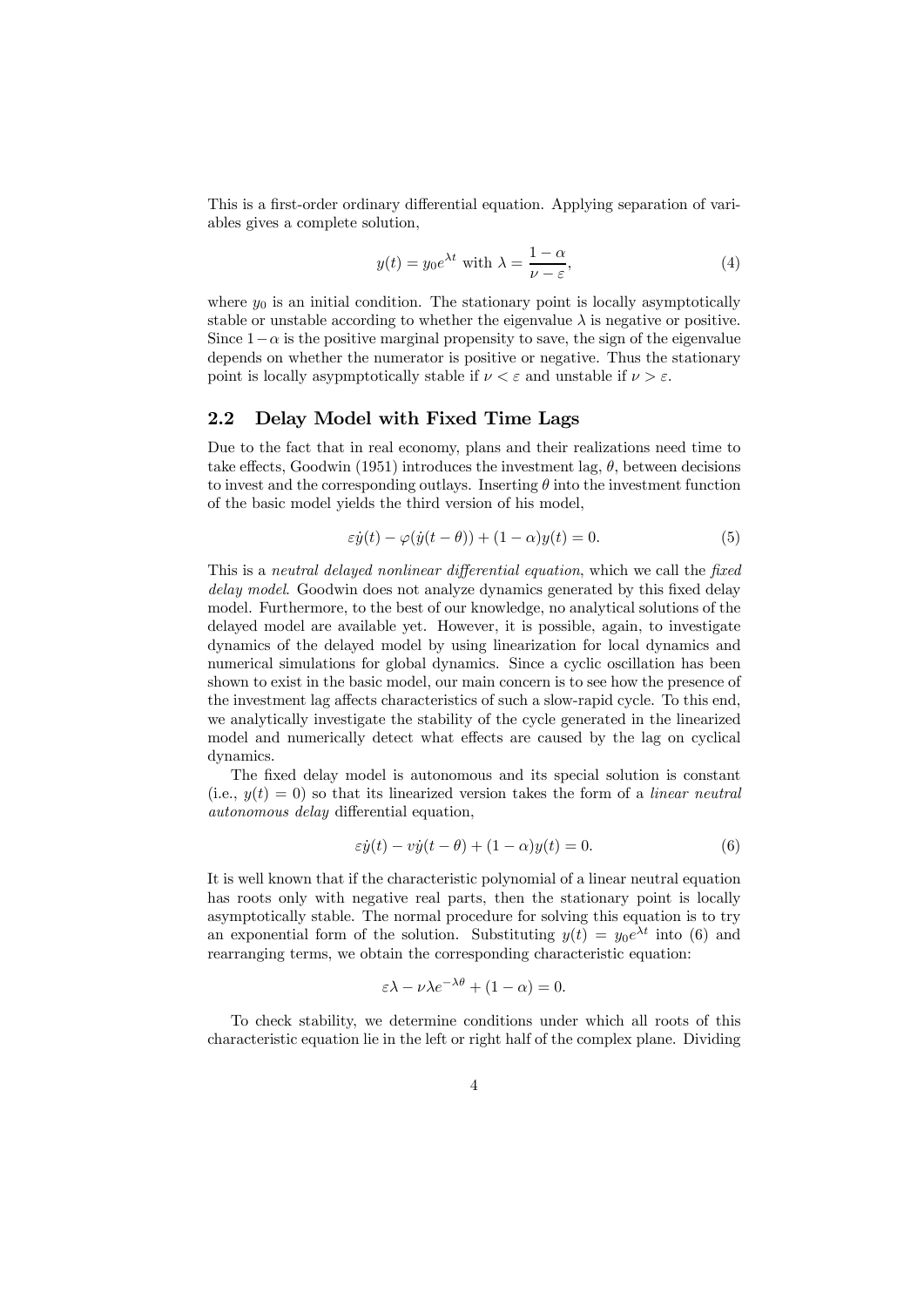both sides of the characteristic equation by  $\varepsilon$  and introducing the new variables  $A = \frac{1-\alpha}{\varepsilon}$  and  $B = -\frac{\nu}{\varepsilon}$ , we rewrite the characteristic equation as

$$
\lambda + A + B\lambda e^{-\lambda \theta} = 0. \tag{7}
$$

Kuang (1993) derives explicit conditions for stability/instability of the *n*-th order linear real scalar neutral differential difference equation with a single delay. Since (7) is a special case of the n-th order equation, applying the result of Kuang (1993, Theorem 1.2) implies that the real parts of the solutions of equation (7) are positive for all  $\theta$  if  $|B| > 1$ . Hence we have the following result.

#### **Theorem 1** If  $\nu > \varepsilon$ , then the stationary point of (6) is unstable for all  $\theta > 0$ .

If  $v < \varepsilon$  (i.e.,  $|B| < 1$ ), (7) has at most finitely many eigenvalues with positive real part. The roots of the characteristic equation are functions of the delay. As the lengths of the delay change, the roots may change their signs from positive to negative or vise versa so that the stability of the solution may also change. Such phenomena are often referred to as stability switches. We will next show that such stability switchings cannot take place in the fixed delayed model.

For the following discussion we assume that  $v < \varepsilon$ . The case  $v = \varepsilon$  will be treated later as a critical case. It can be checked that  $\lambda = 0$  is not a solution of (7) because substituting  $\lambda = 0$  yields  $A = 0$  that contradicts  $A > 0$ . In the case of  $v < \varepsilon$ , Kuang (1993, Theorem 1.4) shows that if the stability switches at  $\theta = \theta$ , then (7) must have a pair of pure conjugate imaginary roots with  $\theta = \theta$ . Thus to find the critical value of  $\theta$ , we assume that  $\lambda = i\omega$ , with  $\omega > 0$  being a root of (7) for  $\theta = \bar{\theta}$ ,  $\bar{\theta} \ge 0$ . Substituting  $\lambda = i\omega$  into (7), we have

$$
A + B\omega \sin \omega \theta = 0,
$$

and

 $\omega + B\omega \cos \omega \theta = 0.$ 

Moving A and  $\omega$  to the right hand side and adding the squares of the resultant equations, we obtain

$$
A^2 + (1 - B^2)\omega^2 = 0.
$$

Since  $A > 0$  and  $1-B^2 > 0$  as  $|B| < 1$  is assumed, there is no  $\omega$  that satisfies the above equation. In other words, there are no roots of (7) crossing the imaginary axis when  $\theta$  increases. Therefore, there are no stability switches for any  $\theta$ .

In case  $\varepsilon = \nu$  in which  $|B| = 1$ , the characteristic equation becomes

$$
\lambda(1 - e^{-\lambda \theta}) + A = 0. \tag{8}
$$

It is clear that  $\lambda = 0$  is not a solution of (8) since  $A > 0$ . Thus we can assume that a root of (8) has non-negative real part,  $\lambda = u + iv$  with  $u > 0$  for some  $\theta > 0$ . From (8), we have

$$
(u+A)^{2} + v^{2} = e^{-2u\theta} (u^{2} + v^{2}) \le (u^{2} + v^{2}),
$$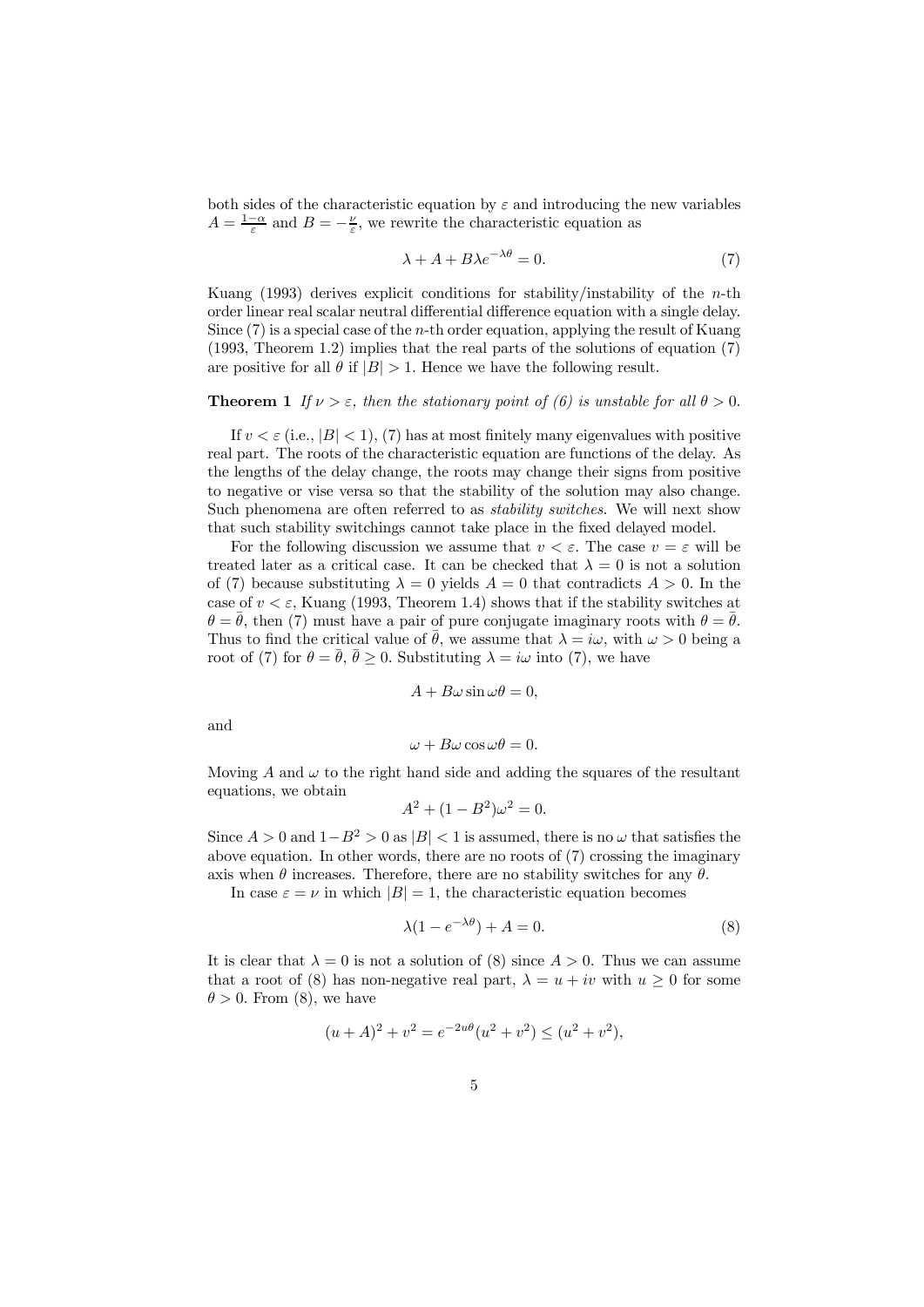where the last inequality is due to  $e^{-2u\theta} \leq 1$  for  $u \geq 0$  and  $\theta > 0$ . Hence

$$
2uA + A^2 \le 0,
$$

where the direction of inequality contradicts the assumption that  $u \geq 0$  and  $A > 0$ . Hence it is impossible for the characteristic equation to have roots with nonnegative real parts. Therefore, all roots of  $(8)$  must have negative real parts for all  $\theta > 0$ . Summarizing the above discussions gives the following theorem.

**Theorem 2** In case of  $\nu \leq \varepsilon$ , the the stationary point of (6) is asymptotically stable for all  $\theta > 0$ .

Combining Theorems 1 and 2, we can state that the stationary state is asymptotically stable if  $\nu \leq \varepsilon$  and unstable if  $\nu > \varepsilon$ . The stationary state is asymptotically stable on the boundary of the stable region.

#### 2.3 Delay Model with Continuously Distributed Lags

Continuously distributed time delay is an alternative approach to deal with a time lag in investment. If the expected change of national income is denoted by  $\dot{y}^e(t)$  at time t and is based on the entire history of the actual changes of the national income from zero to  $t$ , then the dynamic system can be written as the system of integro-difference equations,

$$
\varepsilon \dot{y}(t) - \varphi(\dot{y}^e(t)) + (1 - \alpha)y(t) = 0,
$$
  

$$
\dot{y}^e(t) = \int_0^t w(t - s, \theta, m)\dot{y}(s)ds,
$$
\n(9)

where the weighting function is

$$
w(t-s,\theta,m) = \begin{cases} \frac{1}{\theta}e^{-\frac{t-s}{\theta}} & \text{if } m=0, \\ \\ \frac{1}{m!} \left(\frac{m}{\theta}\right)^{m+1} (t-s)^m e^{-\frac{m(t-s)}{\theta}} & \text{if } m \ge 1. \end{cases}
$$

Here m is a nonnegative integer and  $\theta$  is a positive real parameter, which is associated with the length of the delay. We call this dynamic system the distributed delay model.

To examine local dynamics of the above system in the neighborhood of the stationary point, we consider the linearized version,

$$
\varepsilon \dot{y}(t) - \nu \int_0^t w(t - s, \theta, m)\dot{y}(s)ds + (1 - \alpha)y(t) = 0.
$$

Looking for the solution in the usual exponential form

$$
y(t) = y_0 e^{\lambda t}
$$
 and  $\dot{y}(t) = \lambda y_0 e^{\lambda t}$ ,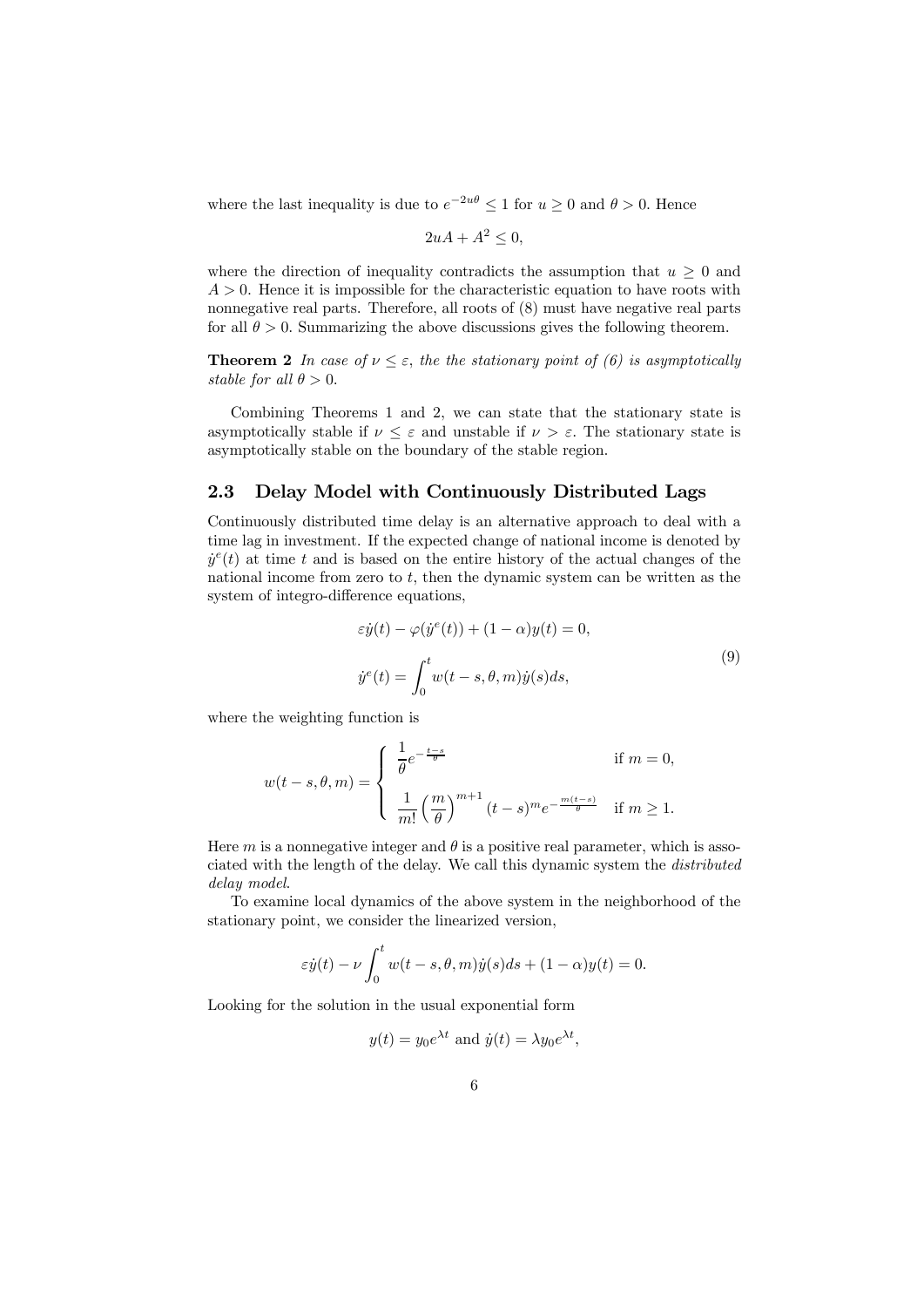substituting them into the linearized version, we obtain

$$
\varepsilon \lambda - \nu \lambda \int_0^t w(t - s, \theta, m) e^{-\lambda (t - s)} ds + (1 - \alpha) = 0.
$$

Introducing the new variable  $z = t - s$  simplifies the integral as

$$
\int_0^t w(t-s,\theta,m)e^{-\lambda(t-s)}ds = \int_0^t w(z,\theta,m)e^{-\lambda z}dz.
$$

By letting  $t \to \infty$  and assuming that  $\text{Re}(\lambda) + \frac{m}{\theta} > 0$ , we have

$$
\int_0^\infty \frac{1}{\theta} e^{-\frac{z}{\theta}} e^{-\lambda z} dz = (1 + \lambda \theta)^{-1}
$$
 if  $m = 0$ ,

and

$$
\int_0^\infty \frac{1}{m!} \left(\frac{m}{\theta}\right)^{m+1} z^m e^{-\frac{mz}{\theta}} e^{-\lambda z} dz = \left(1 + \frac{\lambda \theta}{m}\right)^{-(m+1)}
$$
 if  $m > 1$ .

That is,

$$
\int_0^\infty w(z,\theta,m)e^{-\lambda z}ds = \left(1 + \frac{\lambda\theta}{q}\right)^{-(m+1)}
$$

with

$$
q = \begin{cases} 1 & \text{if } m = 0, \\ m & \text{if } m \ge 1. \end{cases}
$$

Then the characteristic equation becomes

$$
(\varepsilon\lambda + (1 - \alpha))\left(1 + \frac{\lambda\theta}{q}\right)^{m+1} - \nu\lambda = 0.
$$
 (10)

If there are no time delays,  $\theta = 0$ , then the above equation is reduced to the same characteristic equation as the one we have already derived above. We will next examine some simple cases in which analytical results can be obtained.

As mentioned in the Introduction, the case of  $m = 0$  is rigorously discussed in Matsumoto and Szidarovszky (2009), we examine stability in cases with  $m \geq 1$ . We expand the characteristic equation (10) by using the binomial theorem to obtain,

$$
a_0 \lambda^{m+2} + a_1 \lambda^{m+1} + \dots + a_{m+1} \lambda + a_{m+2} = 0,
$$
\n(11)

where the coefficients  $a_i$  are defined as

$$
a_0 = \varepsilon \theta^{m+1} > 0,
$$
  
\n
$$
a_k = \left\{ \binom{m+1}{k} m\varepsilon + \binom{m+1}{k-1} (1-\alpha)\theta \right\} m^{k-1} \theta^{m+1-k} > 0 \text{ for } k = 1, 2, \dots m,
$$

 $a_{m+1} = m^m$ { $m\varepsilon + (m+1)(1-\alpha)\theta - m\nu$ }  $\geq 0$ ,

$$
\frac{1}{2} \int_{-\infty}^{\infty} \frac{1}{2} \left( \frac{1}{2} \left( \frac{1}{2} \left( \frac{1}{2} \left( \frac{1}{2} \left( \frac{1}{2} \right) - \frac{1}{2} \right) \right) - \frac{1}{2} \left( \frac{1}{2} \left( \frac{1}{2} \left( \frac{1}{2} \right) - \frac{1}{2} \right) \right) \right) \right) \, dx
$$

 $a_{m+2} = m^{m+1}(1-\alpha) > 0.$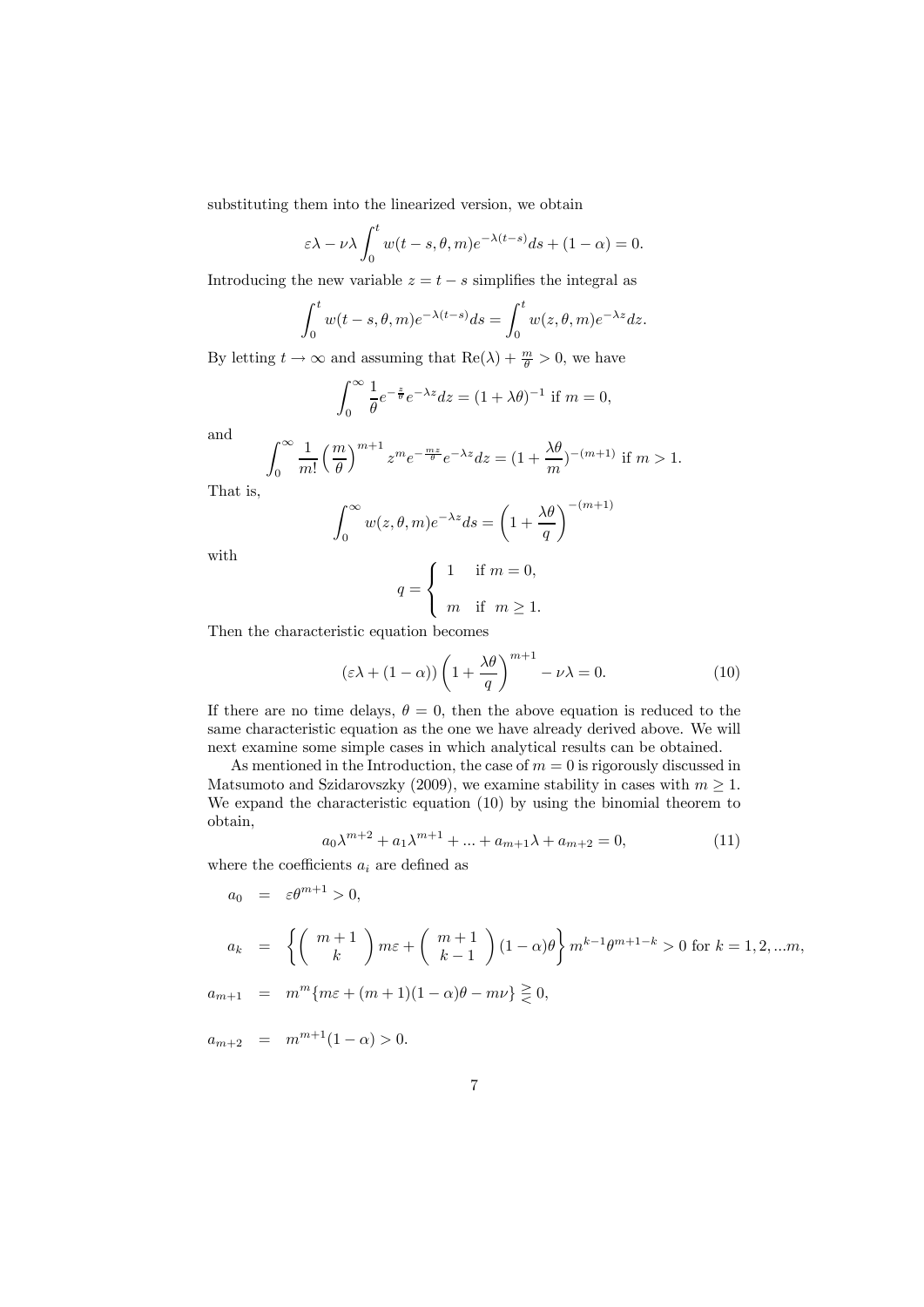According to the Routh-Hurwitz stability criterion, the necessary and sufficient conditions that all roots of the characteristic equation (11) have negative real parts are the following:

(1) the coefficients are positive,  $a_k > 0$  for  $k = 1, 2, ... 2m + 1$ ,

(2) the principle minors of the Routh-Hurwitz determinant are positive,

$$
D_2^m = \begin{vmatrix} a_1 & a_0 \\ a_3 & a_2 \end{vmatrix} > 0, \ D_3^m = \begin{vmatrix} a_1 & a_0 & 0 \\ a_3 & a_2 & a_0 \\ a_5 & a_4 & a_3 \end{vmatrix} > 0, \ D_4^m = \begin{vmatrix} a_1 & a_0 & 0 & 0 \\ a_3 & a_2 & a_1 & a_0 \\ a_5 & a_4 & a_3 & a_2 \\ a_7 & a_6 & a_5 & a_4 \end{vmatrix} > 0, \dots
$$

Case 1.  $m = 1$ 

Substituting  $m = 1$  into (11) yields

$$
a_0\lambda^3 + a_1\lambda^2 + a_2\lambda + a_3 = 0,\tag{12}
$$

where

$$
a_0 = \varepsilon \theta^2 > 0,
$$
  
\n
$$
a_1 = (2\varepsilon + (1 - \alpha)\theta)\theta > 0,
$$
  
\n
$$
a_2 = \varepsilon + (1 - \alpha)2\theta - \nu \ge 0,
$$
  
\n
$$
a_3 = 1 - \alpha > 0.
$$

It can be seen that the sign of  $a_2$  is not determined. In addition to  $a_2 > 0$ , the Routh-Hurwitz criterion requires that the following second- and third-order Routh-Hurwitz determinants are positive,

$$
D_2^1 = \begin{vmatrix} a_1 & a_0 \\ a_3 & a_2 \end{vmatrix} > 0 \text{ and } D_3^1 = \begin{vmatrix} a_1 & a_0 & 0 \\ a_3 & a_2 & a_1 \\ 0 & 0 & a_3 \end{vmatrix} > 0.
$$

Since  $D_3^1 = a_3 D_2^1$  and  $a_3 = 1 - \alpha > 0$ , we have

$$
sign\left(D_3^1\right) = sign\left(D_2^1\right),\,
$$

where

$$
D_2^1 = \theta \left\{ 2(\varepsilon + (1 - \alpha)\theta)^2 - (2\varepsilon + (1 - \alpha)\theta)\nu \right\}.
$$
 (13)

Notice that  $D_2^1 = a_1 a_2 - a_0 a_3 > 0$  requires that  $a_2 > 0$  since all other coefficients are positive. Therefore the only stability condition is  $D_2^1 > 0$ , that is,

$$
\nu < \frac{2(\varepsilon + (1 - \alpha)\theta)^2}{2\varepsilon + (1 - \alpha)\theta}.
$$

Therefore we have an explicit equation for the partition line,

$$
\nu = \frac{2(\varepsilon + (1 - \alpha)\theta)^2}{2\varepsilon + (1 - \alpha)\theta}.\tag{14}
$$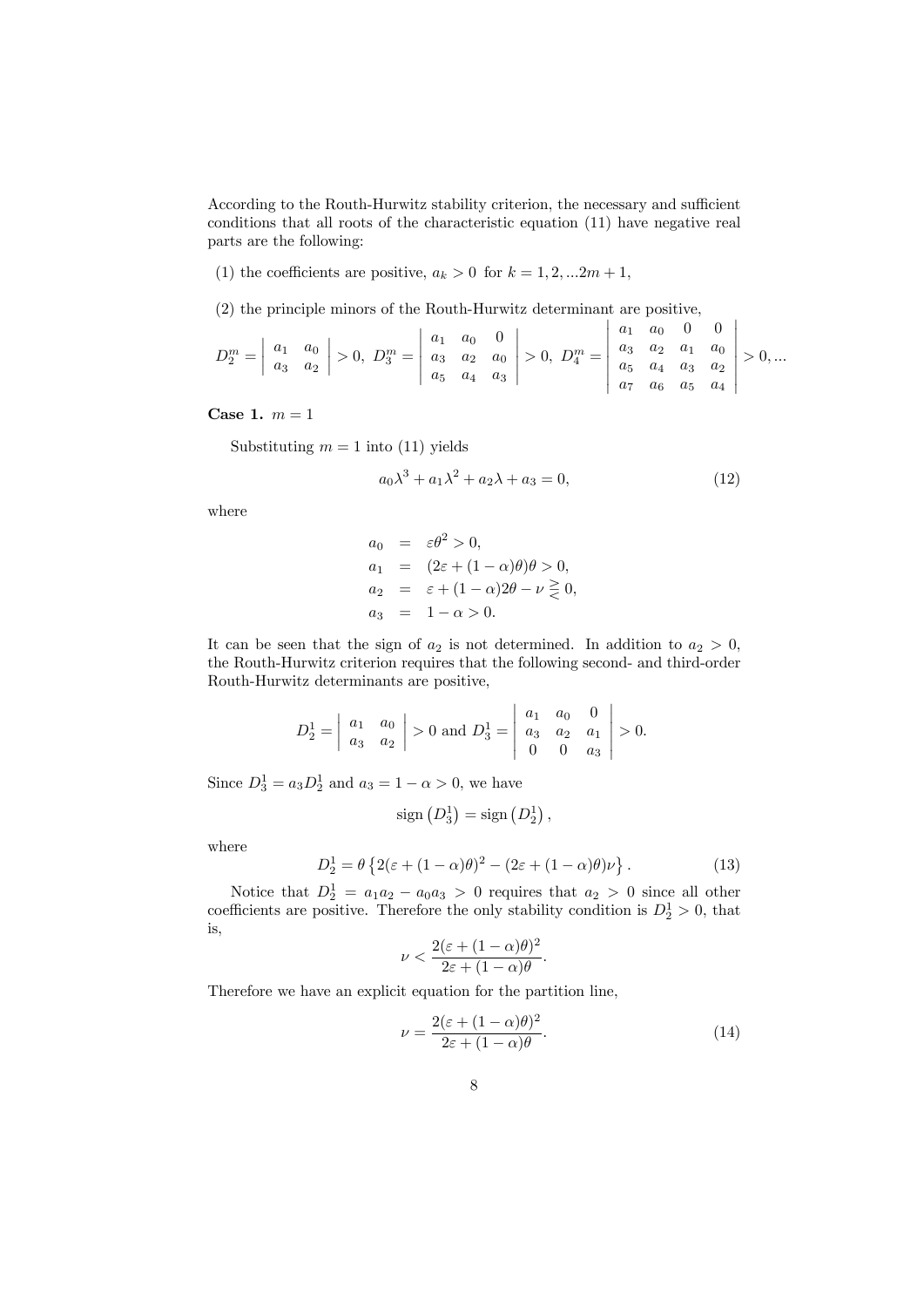Let  $g_1(\theta)$  denote the right hand side, then  $g_1(0) = \varepsilon$  and for  $\theta > 0$ , both derivatives  $g'_1(\theta)$  and  $g''_1(\theta)$  are positive. Figure 4 with  $m = 1$  shows the curve of this function, and the stationary state is locally asymptotically stable if the point  $(\theta, \nu)$  is under this partition line.

We now return to equation (12) to show the possibility of the birth of a limit cycle with continuously distributed delay by applying the Hopf bifurcation theorem. According to the theorem, we can establish the existence if the cubic characteristic equation has a pair of pure imaginary roots and the real part of these roots vary with a bifurcation parameter. We select  $\nu$  as the bifurcation parameter and then calculate its value at the point for which loss of stability just occurs. Substituting (14) into (12), we can obtain a factorized expression of the characteristic equation along the partition line,

$$
(2\varepsilon + (1 - \alpha)\theta + \varepsilon\theta\lambda)(1 - \alpha + (2\varepsilon\theta + (1 - \alpha)\theta^2)\lambda^2) = 0,
$$

which can be explicitly solved for  $\lambda$ . One of the characteristic roots is real and negative and the other two are pure imaginary:

$$
\lambda_1 = -\frac{2\varepsilon + (1 - \alpha)\theta}{\varepsilon\theta} < 0,
$$
\n
$$
\lambda_{2,3} = \pm i\sqrt{\frac{1 - \alpha}{2\varepsilon\theta + (1 - \alpha)\theta^2}} = \pm i\omega.
$$

In order to apply the Hopf bifurcation theorem, we need to check whether the real part of the conjugate complex roots change its sign as the bifurcation parameter passes through its critical value. Suppose that  $\lambda$  depends on  $\nu$ ,  $\lambda(\nu)$ , and then implicit-differentiation of (12) shows that

$$
(3\varepsilon\theta^2\lambda^2 + 2(2\varepsilon\theta + (1-\alpha)\theta^2)\lambda + \varepsilon + (1-\alpha)2\theta - \nu)\frac{d\lambda}{d\nu} = \lambda.
$$

Thus

$$
sign\left[\frac{d(\text{Re }\lambda)}{d\nu}\right]_{\lambda=i\omega} = sign\left[\text{Re}\left(\frac{d\lambda}{d\nu}\right)^{-1}\right]_{\lambda=i\omega}
$$

$$
= sign\left[2(2\varepsilon\theta + (1-\alpha)\theta^2)\right]
$$

where we used the facts that the terms with  $\lambda$  are imaginary and the constant terms are real. Therefore we have

$$
\frac{d(\mathrm{Re\,}\lambda)}{d\nu}\bigg|_{\lambda=i\omega}>0.
$$

This implies that the roots cross the imaginary axis at  $i\omega$  from left to right as  $\nu$  increases. Therefore the Hopf bifurcation theorem applies, and thus there is the possibility of the birth of limit cycles around the stationary point. The left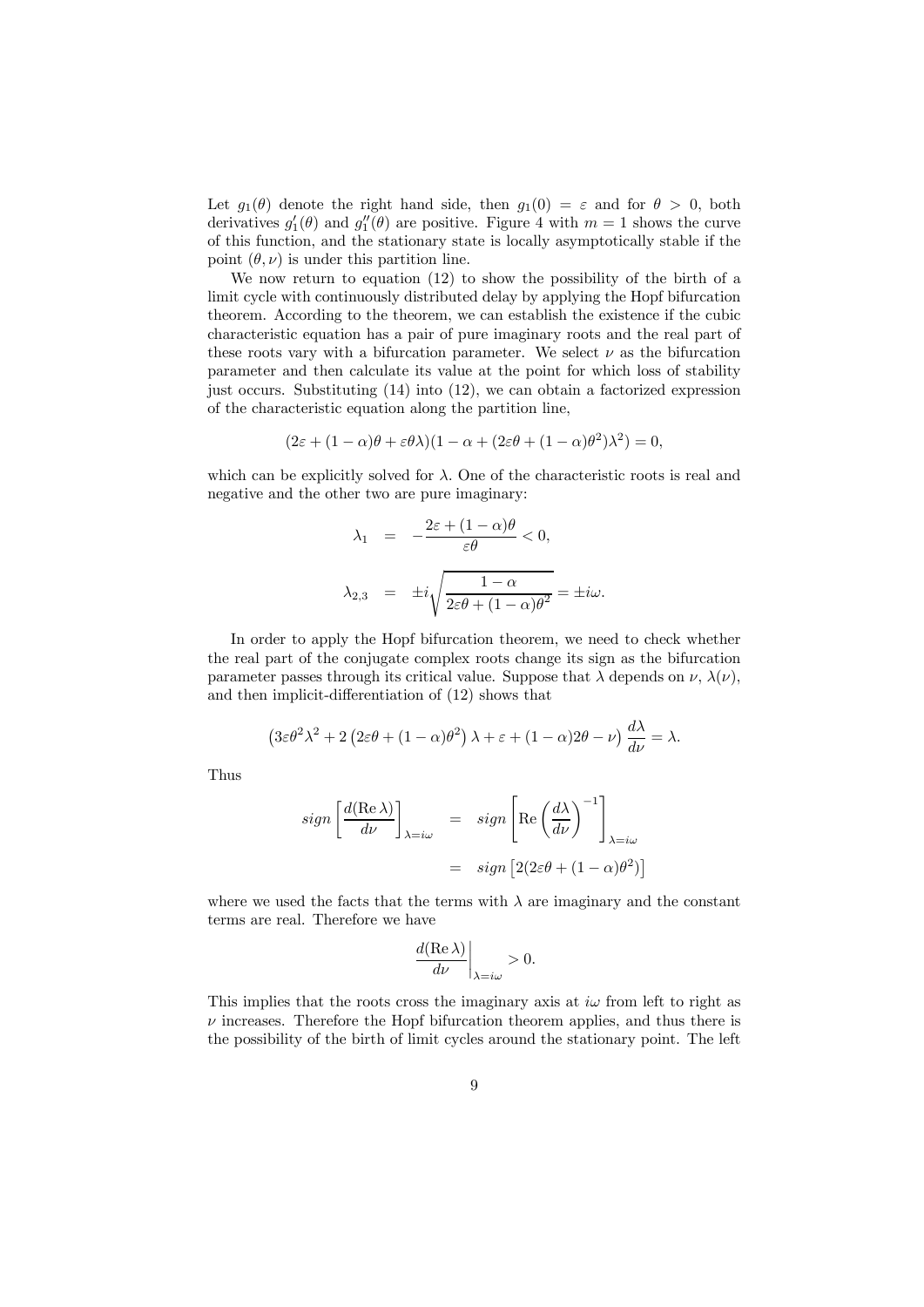part of Figure 3 illustrates a limit cycle in a 3D space when the stationary state is unstable, and the right part shows an orbit approaching the stationary state when it is stable.<sup>1</sup>



Figure1. Limit cycle and stable trajectory in 3D system

Case 2.  $m = 2$ 

The characteristic equation is quartic in  $\lambda$ ,

$$
a_0 \lambda^4 + a_1 \lambda^3 + a_2 \lambda^2 + a_3 \lambda + a_4 = 0
$$

with coefficients

$$
a_0 = \varepsilon \theta^3 > 0,
$$
  
\n
$$
a_1 = (6\varepsilon + \theta(1 - \alpha))\theta^2 > 0,
$$
  
\n
$$
a_2 = (2\varepsilon + \theta(1 - \alpha))6\theta > 0,
$$
  
\n
$$
a_3 = 4(2\varepsilon + 3(1 - \alpha)\theta) - 2\nu) \ge 0,
$$
  
\n
$$
a_4 = 8(1 - \alpha) > 0
$$

 $1_{z}(t)$  and  $w(t)$  are defined as follows:

$$
z(t) = \int_0^t \frac{1}{\theta^2} (t - s) e^{-\frac{t - s}{\theta}} \dot{y}(s) ds
$$

and

$$
w(t) = \int_0^t \frac{1}{\theta} e^{-\frac{t-s}{\theta}} \dot{y}(s) ds,
$$

furthermore  $\nu$  is selected as

$$
\frac{2(\varepsilon + (1 - \alpha)\theta)^2}{2\varepsilon + (1 - \alpha)\theta} + 0.05
$$
 in the unstable case,

and

$$
\frac{2(\varepsilon + (1 - \alpha)\theta)^2}{2\varepsilon + (1 - \alpha)\theta} - 0.05
$$
 in the stable case.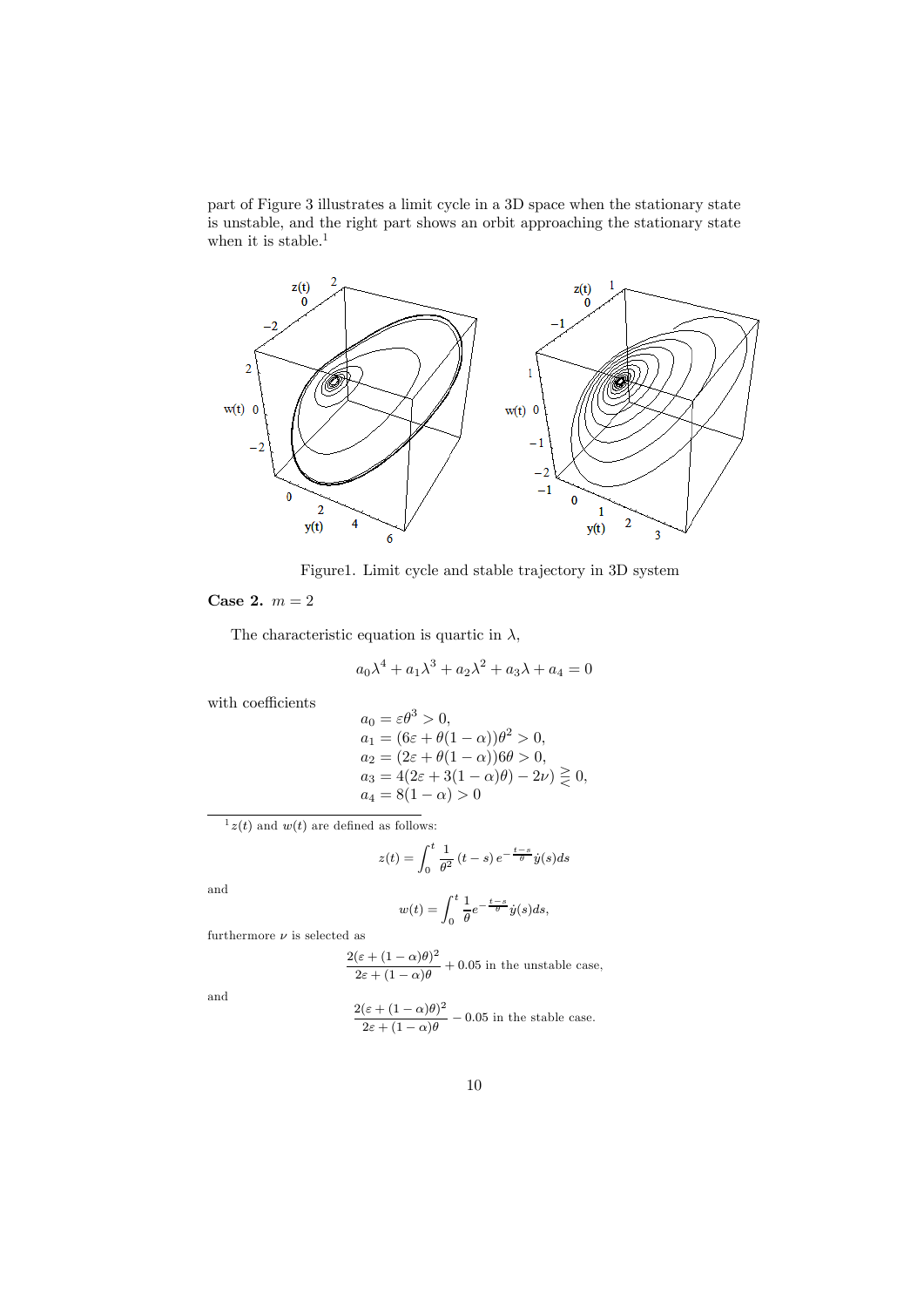All coefficients are positive except  $a_3$  whose sign is not determined. The Routh-Hurwitz determinants can be defined in the same way as before,

$$
D_2^2 = \begin{vmatrix} a_1 & a_0 \\ a_3 & a_2 \end{vmatrix}, D_3^2 = \begin{vmatrix} a_1 & a_0 & 0 \\ a_3 & a_2 & a_1 \\ 0 & a_4 & a_3 \end{vmatrix} \text{ and } D_4^2 = \begin{vmatrix} a_1 & a_0 & 0 & 0 \\ a_3 & a_2 & a_1 & a_0 \\ 0 & a_4 & a_3 & a_2 \\ 0 & 0 & 0 & a_4 \end{vmatrix},
$$

where

$$
D_2^2 = 2\theta^3 \{ 32\varepsilon^2 + 3(1 - \alpha)^2 \theta^2 + \varepsilon (18\theta(1 - \alpha) + 4\nu) \} > 0,
$$
  
\n
$$
D_3^2 = 8\theta^3 \{ 8(2\varepsilon + (1 - \alpha)\theta)^3 - 2(28\varepsilon^2 + 12(1 - \alpha)\varepsilon\theta + 3(1 - \alpha)^2 \theta^2) \nu - 8\varepsilon \nu^2 \},
$$

$$
D_4^2 = 8(1-\alpha)D_3^2.
$$

Notice that condition  $D_3^2 = a_3D_2^2 - a_4a_1^2 > 0$  requires for  $a_3$  to be positive, since all other quantities are positive. Therefore, the only stability condition is  $D_3^2 > 0$ , that is,

$$
g_2(\theta) = 8\theta^3 \left\{ 8(2\varepsilon + (1-\alpha)\theta)^3 - 2(28\varepsilon^2 + 12(1-\alpha)\varepsilon\theta + 3(1-\alpha)^2\theta^2)\nu - 8\varepsilon\nu^2 \right\} > 0,
$$

so we obtained an explicit expression of the partition line

$$
8(2\varepsilon + (1 - \alpha)\theta)^3 - 2(28\varepsilon^2 + 12(1 - \alpha)\varepsilon\theta) + 3(1 - \alpha)^2 \theta^2)\nu - 8\varepsilon\nu^2 = 0. \quad (15)
$$

Since  $g_2(\theta)$  is a concave parabola with  $g_2(0)$ , there is a unique positive root  $\nu(\theta)$ , and the stationary state is locally asymptotically stable if  $\nu < \nu(\theta)$ , that is, the point  $(\theta, \nu)$  is under the partition line. It is shown in Figure 4 with  $m = 2$ . Simple, but lengthy calculation shows that the delay model with  $m = 1$  has a larger stable region that with  $m = 2$  by verifying that

$$
g_2\left(\frac{2(\varepsilon+(1-\alpha)\theta)^2}{2\varepsilon+(1-\alpha)\theta}\right)<0.
$$

By the same procedure as in the case of  $m = 1$  above, we can show the birth of a limit cycle in the case of  $m = 2$  as well.

After we repeat the above procedure for the values of  $m = 1, 2, 3, 4, 5$ , the five partition lines with  $m$  from 1 to 5 are depicted in Figure 4. It can be seen that all lines cross the vertical axis for  $\nu = \varepsilon$  and their slopes become smaller as m increases. Notice that the dotted horizontal line is the partition line in the case of fixed time delay. This implies that the stable region becomes smaller as the value of  $m$  increases and converges to the region defined with the fixed time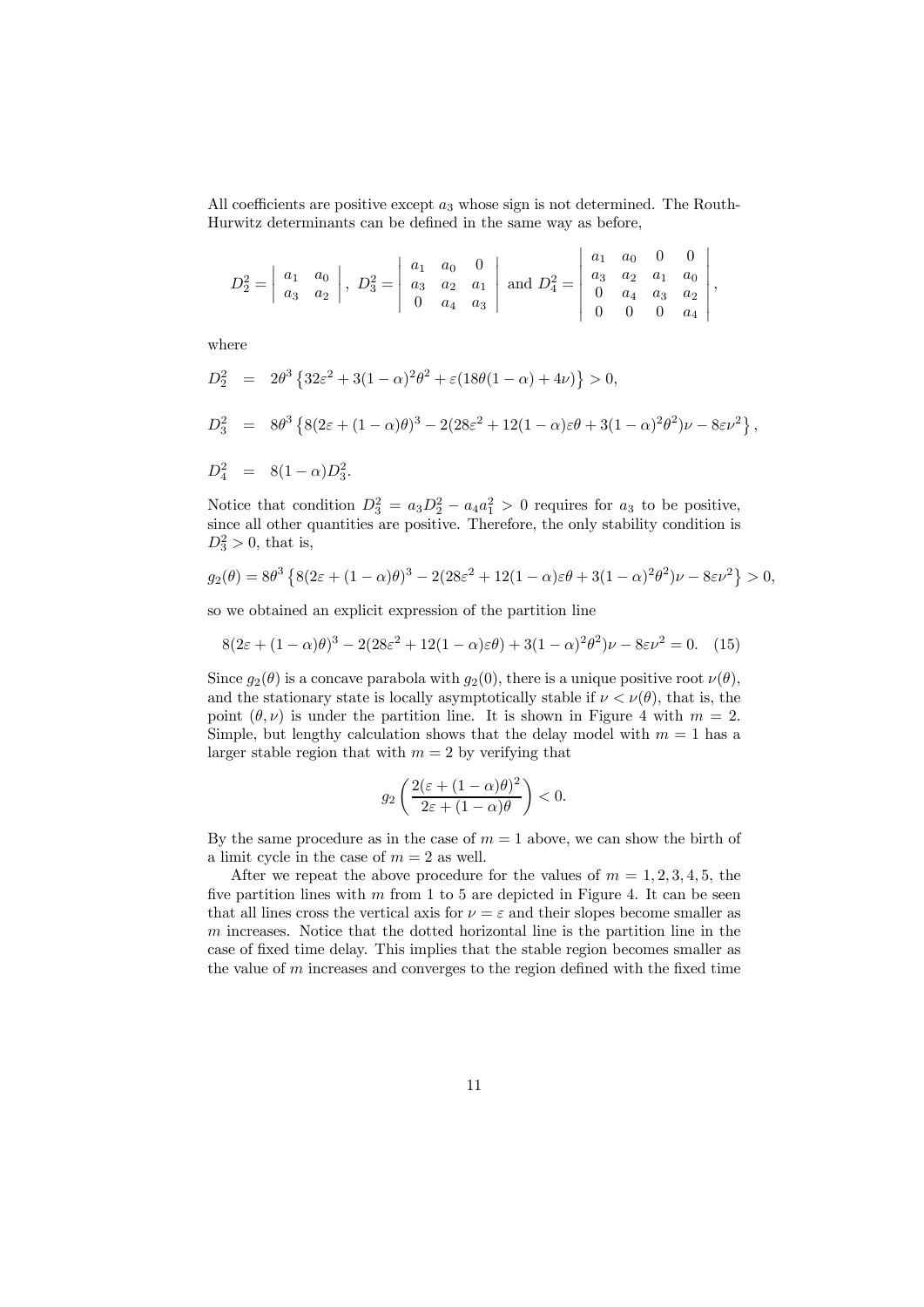delay when  $m$  tends to infinity.



## 3 Conclusions

This paper examines the dynamic delayed Goodwin's business cycle model. Sufficient and necessary stability condition was derived first in the case of fixed lags. The stability conditions and the stability regions depend on the type of the weighting function in the case of continuously distributed time lags. These stability region shrinks as the variance of the delay decreases, and it converges to the stability region of fixed delays as the variance converges to zero. In the case of continuously distributed time lags, we also showed that in the case of stability loss, Hopf bifurcation occurs giving the possibility of the birth of limit cycles around the stationary state.